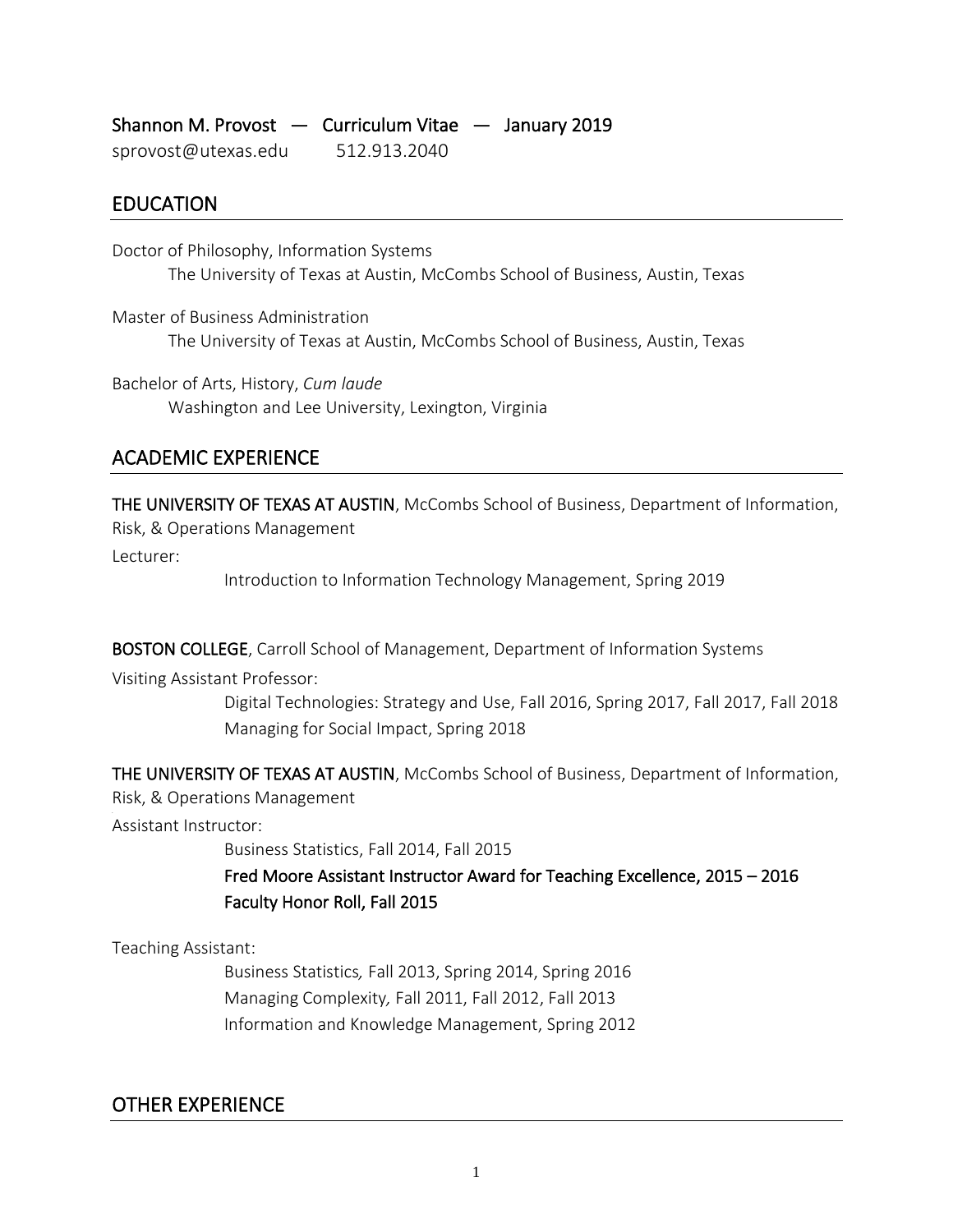Carnegie Foundation Fellow for Networked Improvement Communities, 2017

Adjunct Faculty, Institute of Healthcare Improvement, from May 2012

Visiting Researcher, James M. Anderson Center for Health Systems Excellence, Cincinnati Children's Hospital Medical Center, 2013 – 2015

Data Analyst, NHS Safety Thermometer Programme, Salford Royal Foundation Trust, National Health Service, England, 2013

Researcher, Regional Resource Network project, Institute for Healthcare Improvement and Robert Wood Johnson Foundation, Summer 2012

Analyst, Results & Evaluation Team, Institute for Healthcare Improvement, Summer 2011

Analyst and Intern, Project Fives Alive! with the Institute for Healthcare Improvement*,* Tamale, Ghana, Summer 2010

Improvement Advisor, Associates in Process Improvement, Austin, 2008 – 2011

Executive Assistant, Cipriani International, New York, 2004 – 2008

Operations Director, Austin Music Network, Austin, 2002—2004

Marketing Intern, *Texas Monthly* magazine, Austin, 2002

#### PUBLICATIONS

Provost S, Gloor P, Seid M, & Margolis P. (2016). Digital Social Network Analysis as a Strategy for Understanding Variation in the Participation of Patients in Healthcare Quality Improvement. *BMJ Quality & Safety,* 25: 12. 10.1136/bmjqs-2016-IHIabstracts.16

Provost SM, Lanham HJ, Leykum LK, McDaniel Jr RR., & Pugh J. (2015). Health care huddles: Managing complexity to achieve high reliability. *Health Care Management Review*, *40*: 1.

Provost, SM & Jarvenpaa, SL. (2014, January). Creativity at the Margins: Exploring Social and Technical Marginality in Novel Idea Generation. In *System Sciences (HICSS), 2014 47th Hawaii International Conference on System Sciences* (pp. 191-200). IEEE.

Grippa F, Provost SM, Gloor P, McKean M, and Thakkar S. (2014). Recognizing Communication Patterns in Chronic Care Innovation Networks. *Proceedings of the American Society for Engineering Management 2014 International Annual Conference.* S. Long, E-H NG, and C. Downing, eds.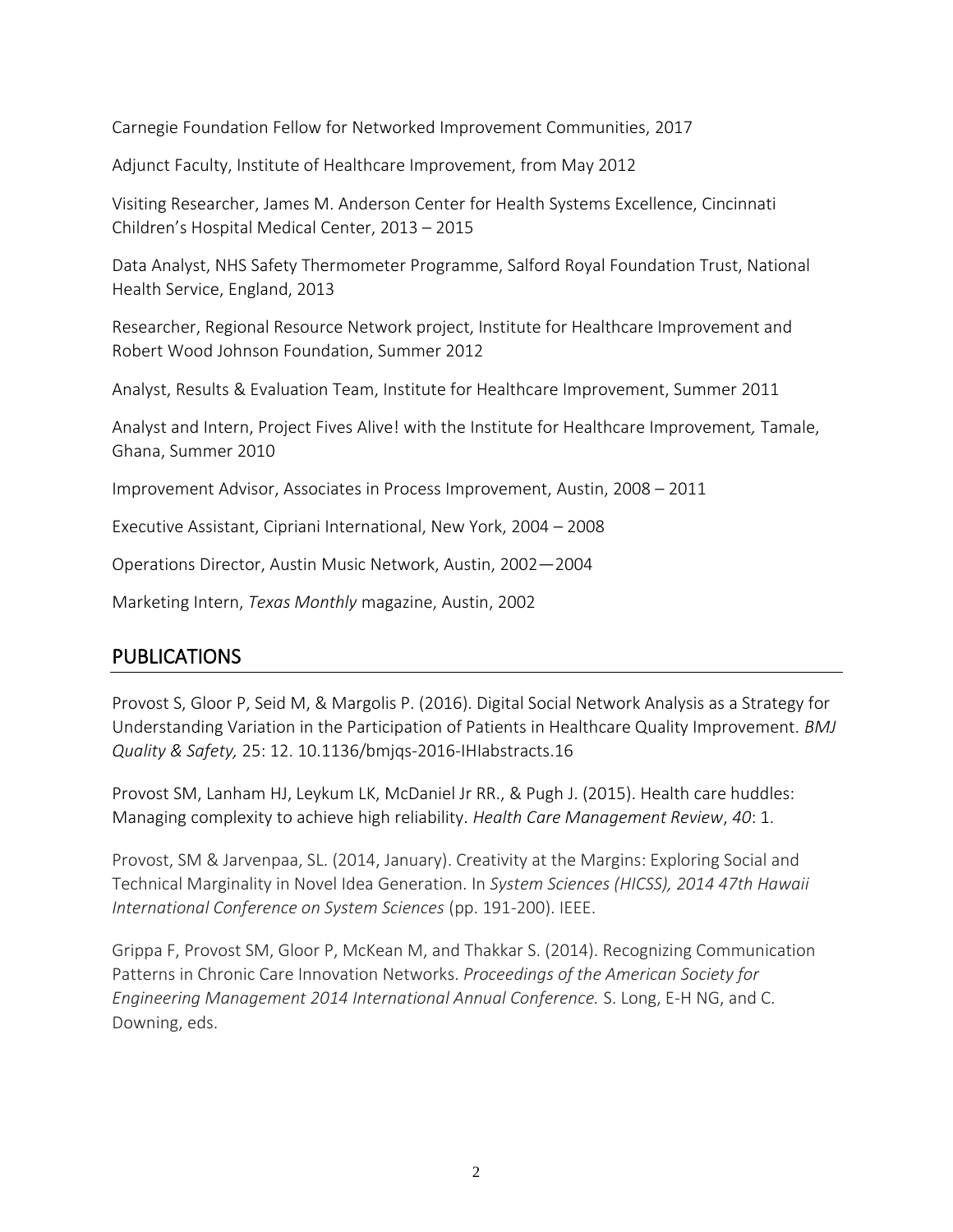Leykum LK, Lanham HJ, Provost SM, McDaniel RR, Pugh J. (2014). Improving outcomes of hospitalized patients: The Physician Relationships, Improvising, and Sensemaking intervention protocol. *Implementation Science*, *9*: 171. 26 November 2014.

### SELECT PRESENTATIONS

"Learning from Data for Improvement," Ohio Health System Care Innovation and Transformation Meeting. March 2018.

"Learning Statistical Thinking Through Games," 29<sup>th</sup> National Forum on Quality Improvement in Health Care. Orlando, FL. December 2017.

"Statistical Process Control and Planned Experimentation," Lavelle Industries. Burlington, WI. August 2017.

"Understanding Variation," Sewell Automotive Companies. Dallas, TX. April 2017.

"Managing NIC Health: A Development Framework for Networked Improvement Communities," The Carnegie Foundation Summit on Improvement in Education. San Francisco, CA. March 2017.

"Digitally-enabled social network analysis as a strategy for understanding variation in the participation of patients and families in health care innovation and improvement initiatives," Scientific Symposium, 28<sup>th</sup> National Forum on Quality Improvement in Health Care. Orlando, FL. December 2016.

"Learning from Networks to Improve Health Outcomes,"  $27<sup>th</sup>$  National Forum on Quality Improvement in Health Care. Orlando, FL. December 2015.

"Social Network Analysis and Collaborative Innovation Networks: Opportunities for Learning and Improvement in Health Care Systems," The Health Foundation. London, England. August 2015.

"Collective leadership in health care innovation teams: A longitudinal social network analysis," INFORMS Healthcare. Nashville, TN. July 2015.

"Using Data for Quality Improvement," Texas Children's Hospital, Advanced Quality Improvement and Patient Safety Education Program. Houston, TX. June 2015.

"Learning at scale in a collaborative chronic care network: Insights from a discrete choice experiment," Scientific Symposium at the 26th National Forum on Quality Improvement in Health Care. Orlando, FL. December 2014.

"Innovation insights from dynamic social network analysis in a collaborative chronic care network," Academy for Healthcare Improvement Annual Meeting. Baltimore, MD. May 2014. Awarded Best Student Presentation.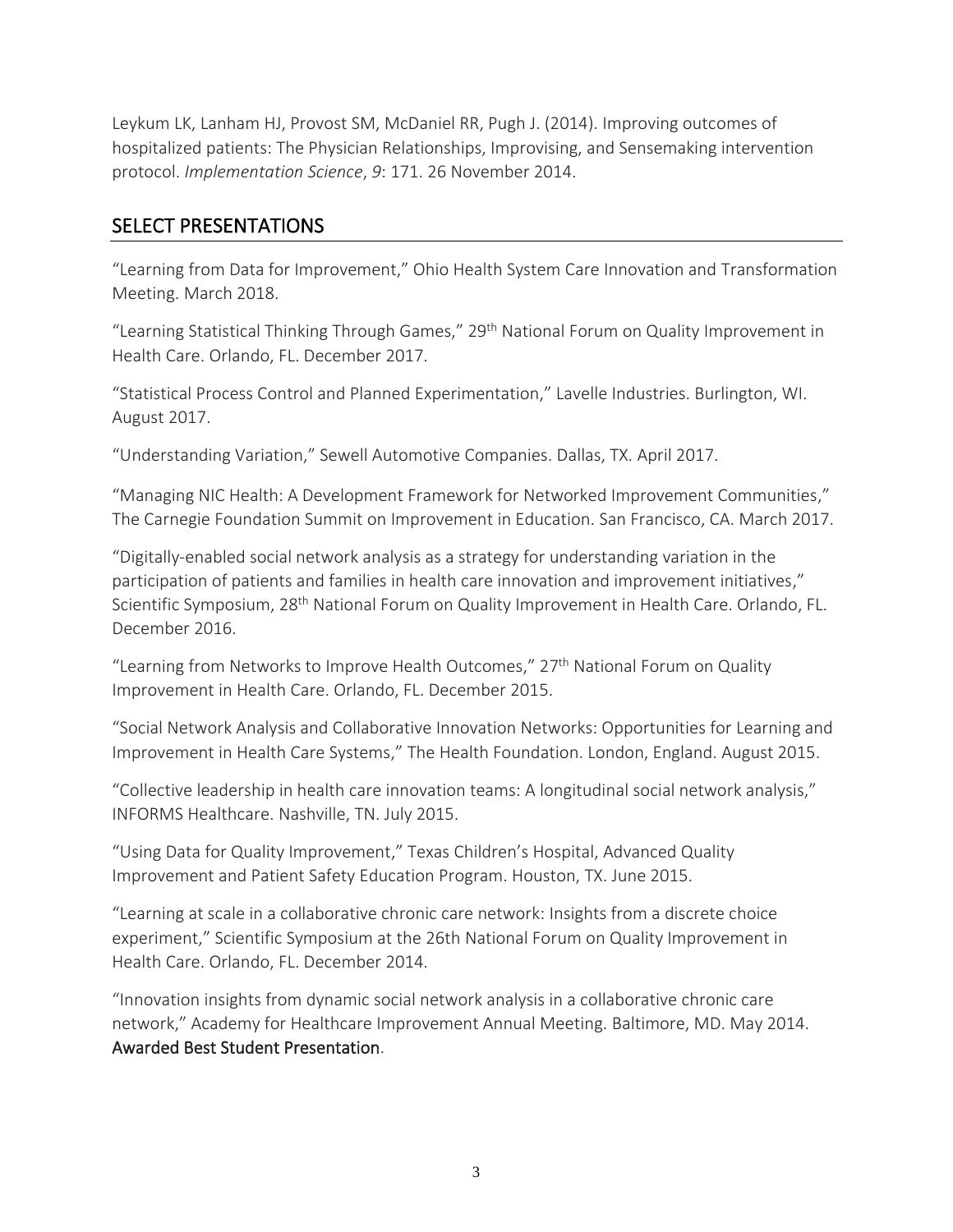"Learning from dynamic social network analysis in a collaborative chronic care network," Production and Operations Management Society Annual Conference. Atlanta, GA. May 2014.

"Doing better and feeling worse? Moderate emotionality and innovation team performance," XXXIV Sunbelt Social Networks Conference of the International Network for Social Network Analysis. St. Petersburg, FL. February 2014.

"Creativity at the margins: Exploring social and technical marginality in novel idea generation," 47th Hawaii International Conference on System Sciences. Waikoloa, HI, January 2014.

"Virtual mirroring of innovation workgroups: A semantic and social network analysis," XXXIV Sunbelt Social Networks Conference of the International Network for Social Network Analysis. Hamburg, Germany. May 2013.

"Quality Improvement: Basic Training," Center for Medicare & Medicaid Innovation, Learning & Diffusion Group, Centers for Medicare and Medicaid Services. Baltimore, MA. September 2013.

"The Science of Networks," Keynote, Institute for Healthcare Improvement Faculty Mindwalk. IHI 24<sup>th</sup> National Forum on Quality Improvement in Health Care. Orlando, FL. December 2012.

# PROFESSIONAL ACTIVITIES

- Digital Innovation Workshop, Department of Information Systems, Boston College, May 2017.
- Presenting Data and Information, one-day course with Edward Tufte, Boston, MA, March 2017.
- The Carnegie Foundation Summit on Improvement in Education. San Francisco, CA. March 2017.
- Early Literacy Meta-Network Convening, Carnegie Foundation for the Advancement of Teaching, Stanford, CA, February 2017.
- 37<sup>th</sup> International Conference on Information Systems, Dublin, Ireland, December 2016.
- Learning Network Community Conference, Cincinnati Children's Hospital, February 2016.
- Network Analytics Expert Convening, Carnegie Foundation for the Advancement of Teaching, Stanford, CA, January 2016.
- Bayesian Statistics in Health Care Quality Improvement, Workshop, The Health Foundation, London, November 2015.
- National Forum on Quality Improvement in Healthcare, 2009 2017.
- ImproveCareNow Network Community Conference, Chicago, IL. 2013, 2014.
- Summer Statistics Institute, The University of Texas at Austin, 2012, 2014.